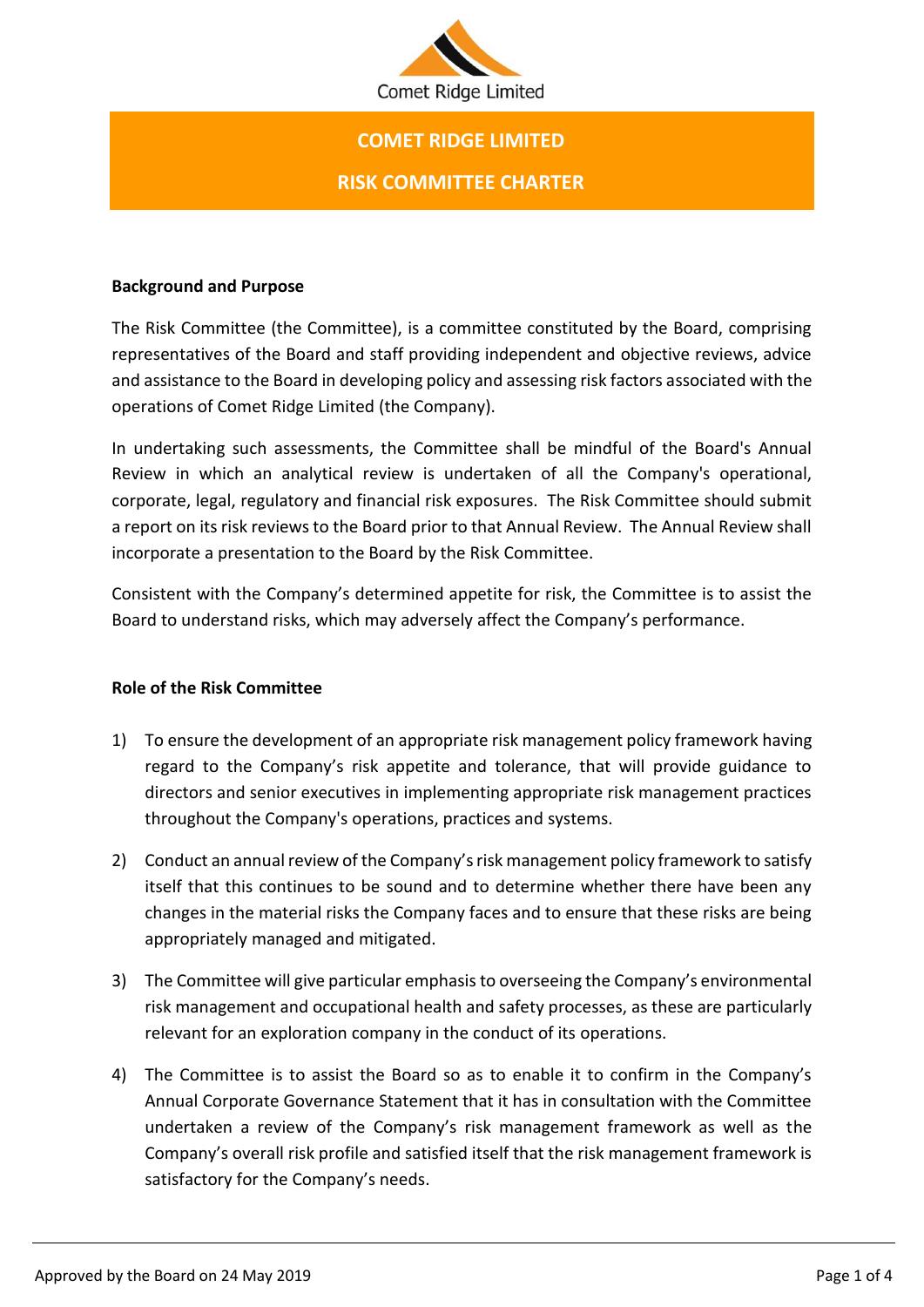- 5) To ensure that the committee clearly communicates the Company's risk management philosophy, policies and strategies to directors, senior executives, employees, contractors and appropriate stakeholders.
- 6) To ensure that directors and senior executives establish a risk aware culture which reflects the Company's risk policies and philosophies.
- 7) To review methods of identifying broad areas of risk and set parameters or guidelines for business risk reviews.
- 8) Review the implementation of the Risk Management Policy framework in order to assess compliance and the effectiveness of the same.

## **Composition of the Risk Committee**

The Risk Committee is a committee of the Board and should comprise at least four members in total, one of whom should be an independent director of the Company. A Secretary of the Committee will be appointed from the members of the Committee.

Given the operational focus of the Company at least one member should have significant operational and industry experience. To satisfy this objective the Managing Director will be one of the designated members with operational and industry experience. In addition, the Chief Operating Officer (or designate) should be an appropriate appointment as the second member with that experience.

The members of the Risk Committee shall be appointed by the Board and shall continue in that position until they retire from the Committee or are otherwise removed by the Board. Members terms of appointment can be specified by the Board (if the Board choses) and the Board shall make changes, as appropriate, and as it deems fit.

The Chair of the Risk Committee shall be appointed by the Board. The Chair of the Committee must be a director of the Company and where practicable an independent director. The Chair of the Committee should also not be the Chair of the Board. An Acting Chair may also be appointed in the same manner.

Company personnel may attend Committee meetings as and when requested to do so by the Risk Committee's Chair. These attendees may take part in the business of and discussions at, the meeting but have no voting rights.

Any of the Company's Directors may attend Committee meetings at any time, with or without notice but shall not have any voting rights.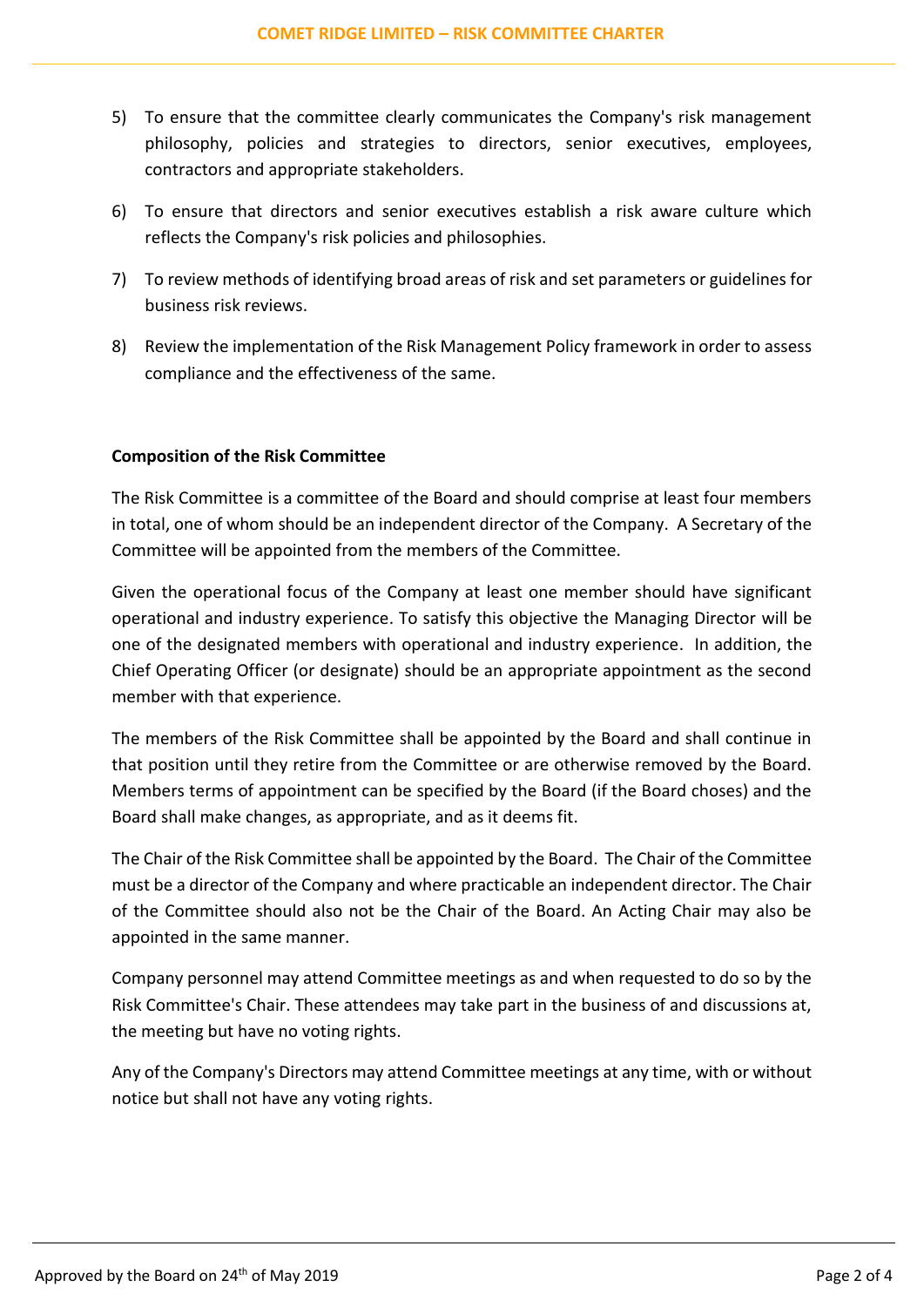#### **Meetings**

- 1) Meetings shall be held as frequently as circumstances may require for it to undertake its role, but not less than three times a year. A quorum shall be two members one of which must be the Managing Director of the Company or in the event of the Managing Directors absence for more than 30 days or that role being vacant, a director of the Company.
- 2) Meetings are called by the Secretary of the Committee or at the request of the Chairman of the Committee.
- 3) Minutes of all meetings of the Committee are to be kept.
- 4) Unless varied by the terms of this Charter the Committee meetings will be governed by the same rules, as set out in the Company constitution, as they apply to the meetings of the Board.
- 5) The Board, if it chooses, may refer an identified issue to the Committee, for analysis and resolution.
- 6) The Committee will undertake an annual review to assess the adequacy of its Charter, its performance and composition and report to the Board any changes or recommendations that it believes should be made or implemented.

#### **Resources**

- 1) The Company is to provide the Committee with sufficient resources to undertake its duties.
- 2) The Committee is authorised by the Board to investigate any activity within the terms of reference of this Charter. It is authorised to seek any information it requires from any employee and all employees are directed to co-operate with any request made by the Committee.
- 3) The Committee is authorised by the Board to obtain outside legal or other independent professional advice and to secure the attendance of outsiders with relevant experience and expertise if it considers this necessary.

#### **Reporting Procedures**

1) The Secretary shall once approved by the Chair, circulate the minutes of Committee meetings to all members of the Committee. Minutes of each meeting of the Committee are to be included in the papers for the next full Board meeting next following the Committee meeting.